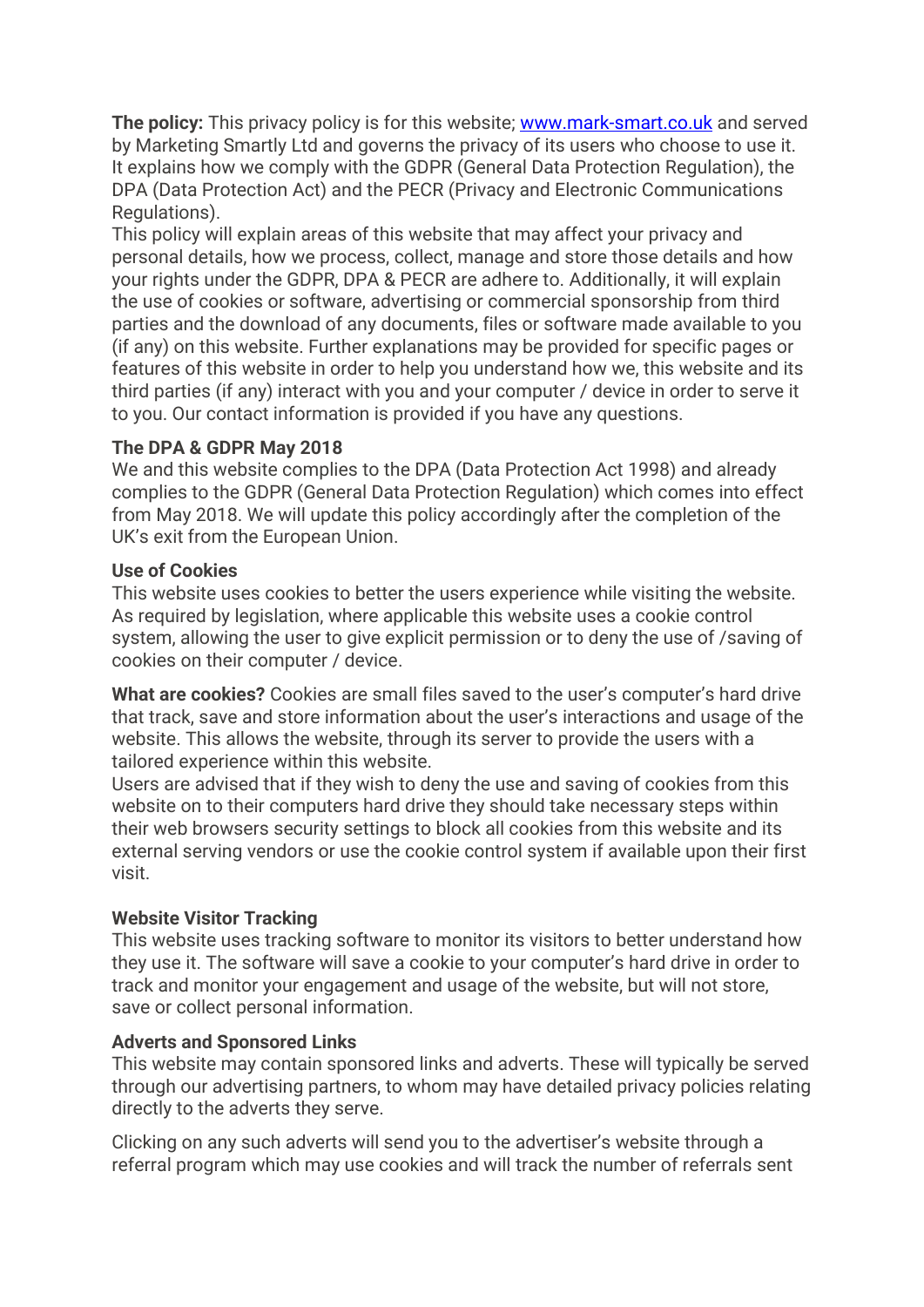from this website. This may include the use of cookies which may in turn be saved on your computer's hard drive. Users should therefore note they click on sponsored external links at their own risk and we cannot be held liable for any damages or implications caused by visiting any external links mentioned.

#### **Downloads & Media Files**

Any downloadable documents, files or media made available on this website are provided to users at their own risk. While all precautions have been undertaken to ensure only genuine downloads are available users are advised to verify their authenticity using third party anti-virus software or similar applications. We accept no responsibility for third party downloads and downloads provided by external third-party websites and advise users to verify their authenticity using third party anti-virus software or similar applications.

## **Contact & Communication With us**

Users contacting this us through this website do so at their own discretion and provide any such personal details requested at their own risk. Your personal information is kept private and stored securely until a time it is no longer required or has no use.

Where we have clearly stated and made you aware of the fact, and where you have given your express permission, we may use your details to send you products/services information through a mailing list system. This is done in accordance with the regulations named in 'The policy' above.

#### **Email Mailing List & Marketing Messages**

We do not operate an email mailing list program.

## **External Website Links & Third Parties**

Although we only look to include quality, safe and relevant external links, users are advised to adopt a policy of caution before clicking any external web links mentioned throughout this website. (External links are clickable text / banner / image links to other websites.)

Shortened URL's; URL shortening is a technique used on the web to shorten URL's (Uniform Resource Locators) to something substantially shorter. This technique is especially used in social media and looks similar to this (example: http://bit.ly/zyVUBo). Users should take caution before clicking on shortened URL links and verify their authenticity before proceeding.

We cannot guarantee or verify the contents of any externally linked website despite our best efforts. Users should therefore note they click on external links at their own risk and we cannot be held liable for any damages or implications caused by visiting any external links mentioned.

#### **Social Media Policy & Usage**

We adopt a Social Media Policy to ensure our business and our staff conduct themselves accordingly online. While we may have official profiles on social media platforms users are advised to verify authenticity of such profiles before engaging with or sharing information with such profiles. Users are advised to conduct themselves appropriately when engaging with us on social media.